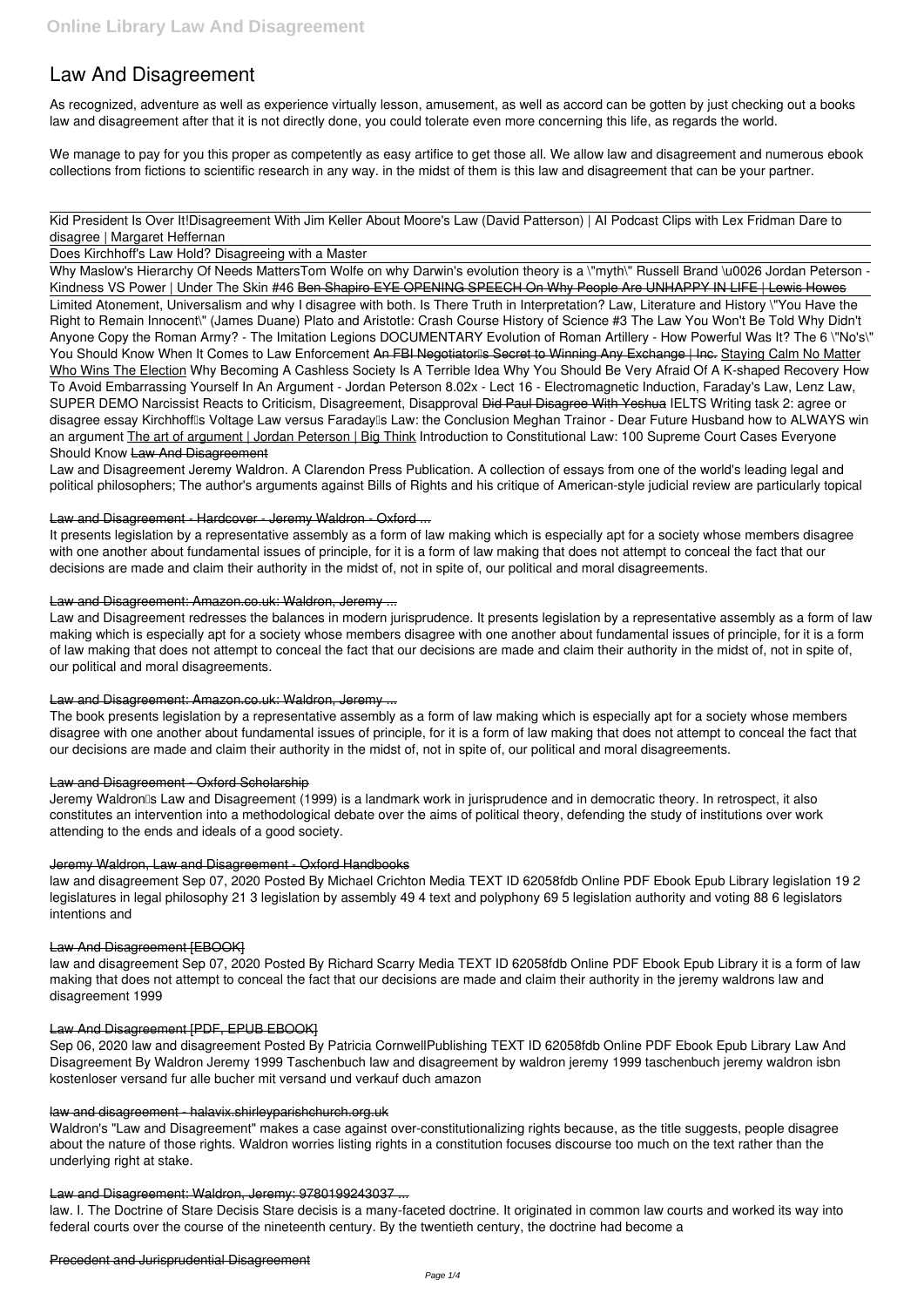32 Enoch, David, ITaking Disagreement Seriously: On Jeremy Waldron's Law and DisagreementII, Israel Law Review, 39 (2006), 22 I 35 33 I am not suggesting that Christiano and Waldron are unaware that, in the real world, disagreements about justice are often what I call thick, and that this has important implications.

### Justice, Disagreement and Democracy | British Journal of ...

Law and Disagreement book. Read 3 reviews from the world's largest community for readers. When people disagree about justice and about individual rights,...

### Law and Disagreement by Jeremy Waldron

Disagreement definition, the act, state, or fact of disagreeing. See more.

### Disagreement | Definition of Disagreement at Dictionary.com

It presents legislation by a representative assembly as a form of law making which is especially apt for a society whose members disagree with one another about fundamental issues of principle, for it is a form of law making that does not attempt to conceal the fact that our decisions are made and claim their authority in the midst of, not in spite of, our political and moral disagreements.

### Law and Disagreement by Jeremy Waldron, 1999 | Online ...

When people disagree about justice and about individual rights, how should political decisions be made among them? How should they decide about issues like tax policy, welfare provision, criminal procedure, discrimination law, hate speech, pornography, political dissent and the limits of religious toleration?The most familiar answer is that these decisions should be made democratically, by ...

### Law and Disagreement: Jeremy Waldron: 9780191024474 ...

Disagreement definition is - the act of disagreeing. How to use disagreement in a sentence.

### Disagreement | Definition of Disagreement by Merriam-Webster

53 synonyms of disagreement from the Merriam-Webster Thesaurus, plus 78 related words, definitions, and antonyms. Find another word for disagreement. Disagreement: variance of opinion on a matter.

### Disagreement Synonyms, Disagreement Antonyms | Merriam ...

In Budapest and Warsaw, however, officials claim that the attacks against them are politicised and are simply a disagreement over values rather than real debates over the rule of law.

When people disagree about justice and about individual rights, how should political decisions be made among them? How should they decide about issues like tax policy, welfare provision, criminal procedure, discrimination law, hate speech, pornography, political dissent and the limits of religious toleration? The most familiar answer is that these decisions should be made democratically, by majority voting among the people or their representatives. Often, however, this answer is qualified by adding ' providing that the majority decision does not violate individual rights.' In this book Jeremy Waldron has revisited and thoroughly revised thirteen of his most recent essays. He argues that the familiar answer is correct, but that the qualification about individual rights is incoherent. If rights are the very things we disagree about, then we are quarrelling precisely about what that qualification should amount to. At best, what it means is that disagreements about rights should be resolved by some other procedure, for example, by majority voting, not among the people or their representatives, but among judges in a court. This proposal - although initially attractive - seems much less agreeable when we consider that the judges too disagree about rights, and they disagree about them along exactly the same lines as the citizens. This book offers a comprehensive critique of the idea of the judicial review of legislation. The author argues that a belief in rights is not the same as a commitment to a Bill of Rights. He shows the flaws and difficulties in many common defences of the 'democratic' character of judicial review. And he argues for an alternative approach to the problem of disagreement: when disagreements about rights arise, the respectful way to resolve them is by decision-making among the rightholders on a basis that reflects an equal respect for them as the holders of views about rights. This respect for ordinary right-holders, he argues, has been sadly lacking in the theories of justice, rights, and constitutionalism put forward in recent years by philosophers such as John Rawls and Donald Dworkin. But the book is not only about judicial review. The first tranche of essays is devoted to a theory of legislation, a theory which highlights the size, the scale and the diversity of modern legislative assemblies. Although legislation is often denigrated as a source of law, Waldron seeks to restore its tattered dignity. He deprecates the tendency to disparage legislatures and argues that such disparagement is often a way of bolstering the legitimacy of the courts, as if we had to transform our parliaments into something like the American Congress to justify importing American-style judicial reviews. Law and Disagreement redresses the balances in modern jurisprudence. It presents legislation by a representative assembly as a form of law making which is especially apt for a society whose members disagree with one another about fundamental issues of principle, for it is a form of law making that does not attempt to conceal the

fact that our decisions are made and claim their authority in the midst of, not in spite of, our political and moral disagreements. This timely rights-based defence of majoritarian legislation will be welcomed by scholars of legal and political philosophy throughout the world.

This book explores the relationship between the law and pervasive and persistent reasonable disagreement about justice. It reveals the central moral function and creative force of reasonable disagreement in and about the law and shows why and how lawyers and legal philosophers should take reasonable conflict more seriously. Even though the law should be regarded as the primary mode of settlement of our moral conflicts,it can, and should, also be the object and the forum of further moral conflicts. There is more to the rule of law than convergence and determinacy and it is important therefore to question the importance of agreement in law and politics. By addressing in detail issues pertaining to the nature and sources of disagreement, its extent and significance, as well as the procedural, institutional and substantive responses to disagreement in the law and their legitimacy, this book suggests the value of a comprehensive approach to thinking about conflict, which until recently has been analysed in a compartmentalized way. It aims to provide a fully-fledged political morality of conflict by drawing on the analysis of topical jurisprudential questions in the new light of disagreement. Developing such a global theory of disagreement in the law should be read in the context of the broader effort of reconstructing a complete account of democratic law-making in pluralistic societies. The book will be of value not only to legal philosophers and constitutional theorists, but also to political and democratic theorists, as well as to all those interested in public decision-making in conditions of conflict.

The boundaries of the international order's pluralism remain variable, and relative convergences in both values and interests over time have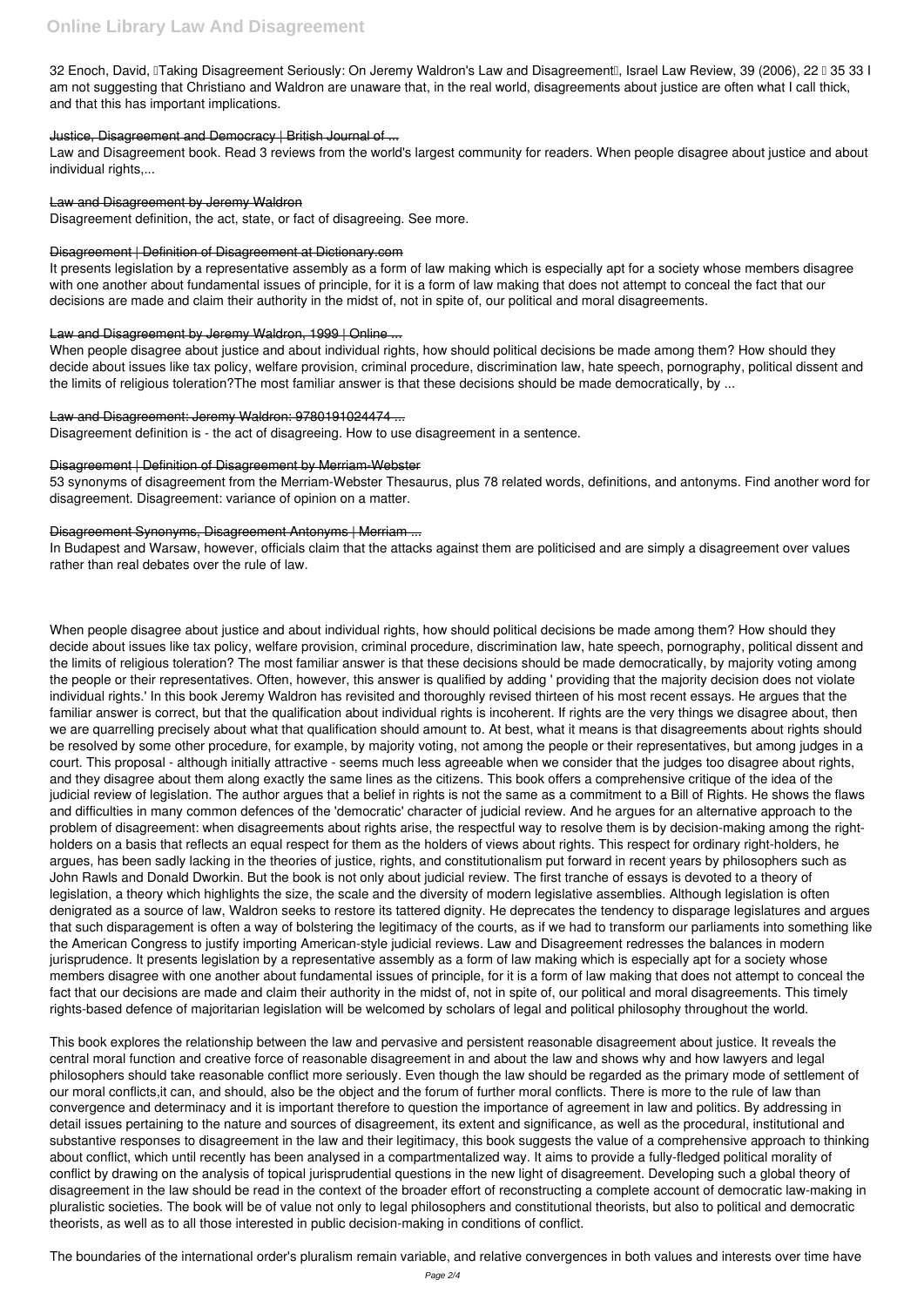led to the broadening of exceptions to sovereign prerogative, such as jus cogens, universal jurisdiction, and humanitarian intervention. With little prospect of these long term trends diminishing in either momentum or scope, this book weighs in to consider the enduring importance of sovereignty.

The Model Rules of Professional Conduct provides an up-to-date resource for information on legal ethics. Federal, state and local courts in all jurisdictions look to the Rules for guidance in solving lawyer malpractice cases, disciplinary actions, disqualification issues, sanctions questions and much more. In this volume, black-letter Rules of Professional Conduct are followed by numbered Comments that explain each Rule's purpose and provide suggestions for its practical application. The Rules will help you identify proper conduct in a variety of given situations, review those instances where discretionary action is possible, and define the nature of the relationship between you and your clients, colleagues and the courts.

Examining the role of 'open remedies' in human rights adjudication, this book provides a new perspective informing comparative constitutional debates on how to structure institutional relationships over fundamental rights and freedoms. Open remedies declare a human rights violation but invite the other branches of government to decide what corrective action should be taken. Open remedies are premised on the need to engage institutions beyond courts in the process of thinking about and acting on human rights problems. This book considers examples across the United States, South Africa, Canada, and internationally, emphasising their similarities and differences in design and the diverse ways they could operate in practice. he book investigates these possibilities through the first systematic legal and empirical study of the declaration of incompatibility model under the United Kingdom Human Rights Act. This new model provides a non-binding declaration that the law has infringed human rights standards, for the legislature's consideration. By design, it has the potential to support democratic deliberation on what human rights require of the laws and policies of the State, however, it also carries uncertainties and risks. Providing a lucid account of existing debates on the relative roles of courts and legislatures to determine the requirements of fundamental rights commitments, the book argues that we need to look beyond the theoretical focus on rights disagreements, to how these remedies have operated in practice across the courts and the political branches of government. Importantly, we should pay attention to the nature and scope of legislative engagement in deliberation on the human rights matters raised by declarations of incompatibility. Adopting this approach, this book presents a carefully argued view of how courts have exercised this power, as well as how the UK executive and Parliament have responded to its use.

Al-Qadi al-Nullman was the chief legal theorist and ideologue of the North African Fatimid dynasty in the tenth century. This translation makes available in English for the first time his major work on Islamic legal theory, which presents a legal model in support of the Fatimids<sup>[]</sup> principle of legitimate rule over the Islamic community. Composed as part of a grand project to establish the theoretical bases of the official Fatimid legal school, Disagreements of the Jurists expounds a distinctly Shilli system of hermeneutics, which refutes the methods of legal interpretation adopted by Sunni jurists. The work begins with a discussion of the historical causes of jurisprudential divergence in the first Islamic centuries, and goes on to address, point by point, the specific interpretive methods of Sunni legal theory, arguing that they are both illegitimate and ineffective. While its immediate mission is to pave the foundation of the legal Ismallili tradition, the text also preserves several Islamic legal theoretical works no longer extant lincluding Ibn Dawud Is manual, al-Wusul ila ma Irifat al-usul and thus throws light on a critical stage in the historical development of Islamic legal theory (usul al-fiqh) that would otherwise be lost to history.

The bills of rights adopted in the Commonwealth countries of Canada, New Zealand, the United Kingdom and, at the subnational level, Australia in recent decades, have prompted scholars and institutional actors involved in the process of constitutional design and reform to rethink how to evaluate and compare the different approaches to human rights protection. They have challenged a number of assumptions in the field, for example, that courts must have the power to invalidate laws that are found to violate rights (ie courts can now be given nonbinding powers), that courts must have the 'final word' on rights issues (ie legislatures can now be given the power to override judicial decisions) and that bills of rights are enforced exclusively by courts (ie legislators can now be given new responsibilities to ensure that the laws they enact are compatible with rights).This book addresses three questions arising from these developments. How do these new bills of rights differ from the traditional approaches to rights protection? Why, if at all, should we consider the Commonwealth's approach over the traditional approaches? What compromises must be struck in the course of adopting a bill of rights of this variety? In answering these questions, the book sets out a new framework for comparison that focuses on the types of inter-institutional disagreement facilitated by and found in the different approaches to rights protection. It also identifies a previously unrecognised element of the Commonwealth's approach the normative trade-offs with other constitutional principles and values - that is pivotal to understanding its operation. Finally, it seeks to contribute to future debates about rights reform in Australia and elsewhere by setting out a number of lessons that emerge from the answers to these three questions.\*\*Dr Scott Stephenson, From Dialogue to Disagreement in Comparative Rights Constitutionalism, was joint winner of the inaugural Holt Prize 2015.

In Sovereign Equality and Moral Disagreement: Premises of a Pluralist International Legal Order, Professor Brad R. Roth provides readers with a working knowledge of the various applications of sovereign equality in international law, and defends the principle of sovereign equality as a morally sound response to disagreements in the international realm. The United Nations system's foundational principle of sovereign equality reflects persistent disagreement within its membership as to what constitutes a legitimate and just internal public order. While the boundaries of the system's pluralism have narrowed progressively in the course of the United Nations era, accommodation of diversity in modes of internal political organization remains a durable theme of the international order. This accommodation of diversity underlies the international system's commitment to preserving a state's territorial integrity and political independence, sometimes at the expense of efforts to establish a universal justice that transcends territorial boundaries. Efforts to establish a universal justice, however, need to heed the dangers of allowing powerful states to invoke universal principles to rationalize unilateral (and often self-serving) impositions upon weak states. In Sovereign Equality and Moral Disagreement, Brad R. Roth explains that though frequently counterintuitive, limitations on crossborder exercises of power are supported by substantial moral and political considerations, and are properly overridden only in a limited range of cases.

This book invites newcomers to analytical legal philosophy to reconsider the terms in which they are accustomed to describing and defending their jurisprudential allegiances. It argues that familiar taxonomic labels such as legal positivism, natural law theory and legal interpretivism are poor guides to the actual diversity of views on the nature and normativity of law, mainly because they fail to carve up the reality of jurisprudential disagreement at its joints. These joints, the author suggests, are elusive because the semantics of law systematically misplaces them. Their true nature resides in the metaontological and metanormative features that dictate or indicate the target of a theory's jurisprudential commitments. The book advocates a new vocabulary for articulating these commitments without eliminating the use of familiar criteria of division among competing theories of law. The resulting picture is a much broader platform of meaningful disagreement about the nature and grounds of legal truth and legal normativity. Albeit based on a factualist-cognitivist understanding of the sources and grounds of